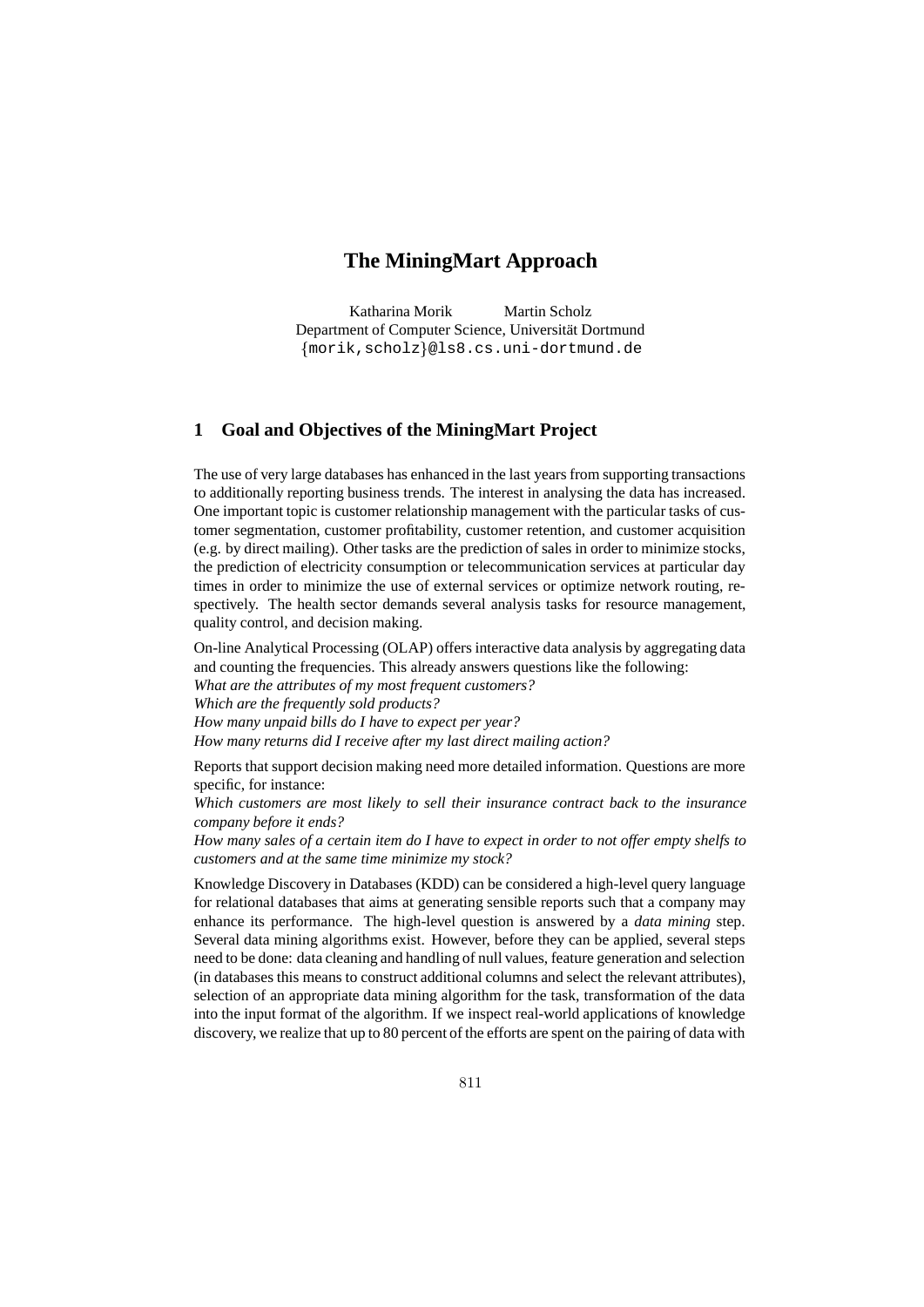algorithms and the clever preprocessing of the data. Moreover, most tools for data analysis need to handle the data themselves and cannot access a database directly. Sampling the data and converting them into the desired format enhances the efforts further. Hence, KDD can only become an actual high-level query language accessing real world databases or data warehouses, if preprocessing and the selection of a data mining algorithm is eased and enhanced. This is the main goal of the MiningMart project<sup>1</sup>.

What is MiningMart's path to reaching the goal? A first step is to implement operators that perform data transformations such as, e.g., discretization, handling null values, aggregation of attributes into a new one, or collecting sequences from time-stamped data. The operators directly access the database and are capable of handling large masses of data. Machine learning is not restricted to the data mining step, but is also applicable in preprocessing. This view offers a variety of learning tasks that are not as well investigated as is learning classifiers. For instance, an important task is to acquire events and their duration (i.e. a time interval) on the basis of time series (i.e. measurements at time points).

Given database oriented operators for preprocessing, the second step is to develop and collect successful cases of knowledge discovery. Since most of the time is used to find chains of operator applications that lead to good answers to complex questions, it is cumbersome to develop such chains over and over again for very similar discovery tasks and data. Currently, even the same task on data of the same format is implemented anew every time new data are to be analysed. Therefore, the re-use of successful cases would speed up the process considerably. The particular approach of the MininjgMart project is to allow the re-use of cases by means of meta-data, also called *ontologies*. Meta-data describe the data as well as the operator chains. A compiler generates the SQL code according to the meta-data. The advantages of meta-data driven software generation are:

- **Data documentation:** The data together with their statistics and important features for data mining (e.g., presence of null values) are well documented. This extends the meta-data as are usual in relational databases.
- **Case documentation:** The chain of preprocessing operators including all parameter settings is documented, as well. This makes a case reproducable. In contrast, the current state of documentation is most often the memory of the particular scientist who developed the case.
- **Abstraction:** Meta-data are given at different levels of abstraction, a conceptual (abstract) and a relational (executable) level. The same case at the conceptual level can be mapped on several different cases at the relational level. This makes an abstract case re-usable.
- **Ease of case adaptation:** In order to run a given sequence of operators on a new database, only the relational meta-data and their mapping on the conceptual meta-data has to be written.

The MiningMart project has developed a model for meta-data together with its compiler and implements human-computer interfaces that allow database managers and case design-

<sup>&</sup>lt;sup>1</sup>The MiningMart project is supported by the European Union under the contract IST-11993.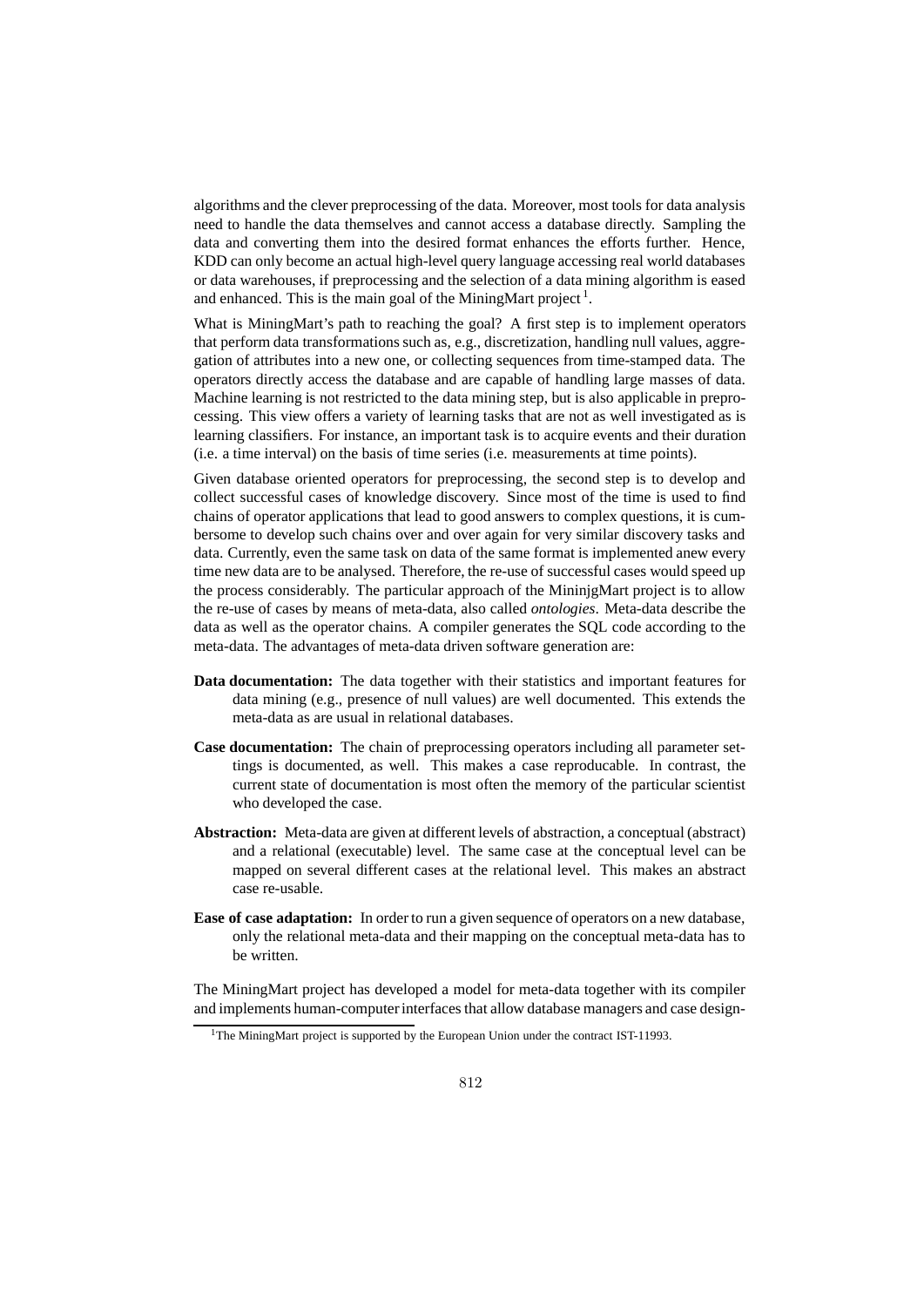

Figure 1: Overview of the MiningMart system

ers to fill in their application-specific meta-data. The system will support preprocessing and can be used stand-alone or in combination with a toolbox for the data mining step.

# **2 System Architecture**

This section gives an overview of how a case is represented at the meta-level, how it is practically applied to a database, and which steps need to be performed.

### **2.1 The Meta-Model of Meta-Data M4**

The form in which meta-data are to be written is specified in the meta-model of meta-data, M . It is structured along two dimensions, topic and abstraction. The *topic* is either the business data or the case. The business data are the ones to be analysed. The case is a sequence of (preprocessing) steps. The *abstraction* is either conceptual or relational. Where the conceptual level is expected to be the same for various applications, the relational level actually refers to the particular database at hand. The meta-data written in the form as specified by  $M<sup>4</sup>$  are stored in a relational database themselves.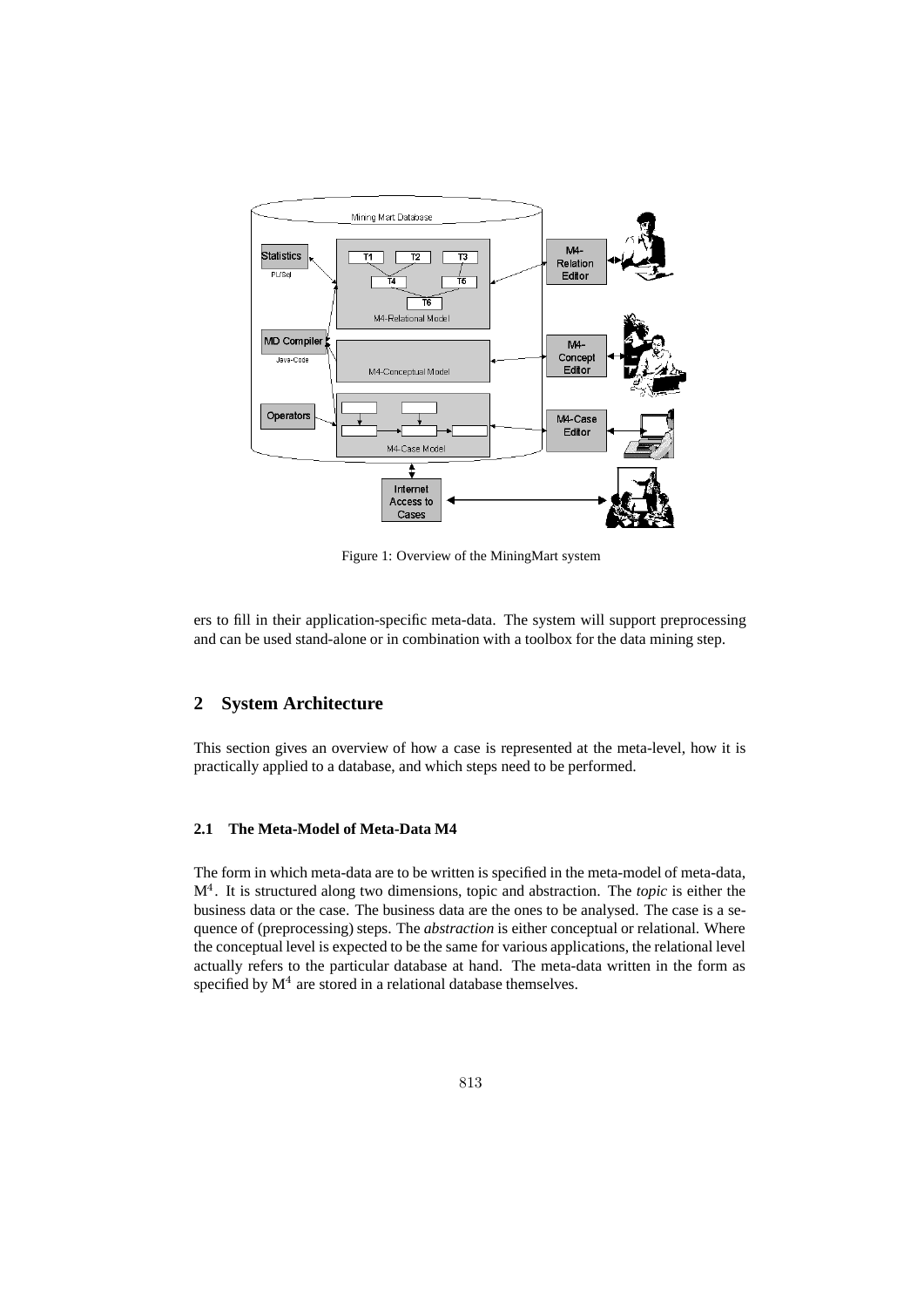#### **2.2 Editing the Conceptual Data Model**

As depicted in figure 1, there are different kinds of experts working at different ends of a knowledge discovery process. First of all a domain expert will define a conceptual data model, using a concept editor. The entities involved in data mining are made explicit by this expert. The conceptual model of  $M<sup>4</sup>$  is about *concepts* having *features* and *relationships* between these concepts. Concepts and Relationships may be organized hierarchically by means of inheritance. Examples for concepts are "Customer" and "Product", a relationship between these two could be "Buys".

#### **2.3 Editing the Relational Model**

Given a conceptual data model, a database administrator maps the involved entities to the corresponding database objects. The relational data model of  $M<sup>4</sup>$  is capable of representing all the relevant properties of a relational database. The most simple mapping from the conceptual to the relational level is given, if concepts directly correspond to database tables or views. This can always be achieved manually by inspecting the database and creating a view for each concept. However, more sophisticated ways of graphically selecting attributes (or "features") and aggregating them to concepts, increase the acceptance by end users. In the project, the relational editor is intended to support this kind of activity. In general it should be possible to map all reasonable representations of entities to reasonable conceptual definitions. A simple mapping of the concept "Customer", containing the features "Customer ID", "Name", "Address" to the database would be to state that the table "CUSTOMER" holds all the necessary attributes, e.g. "CUSTOM ID", "CUST NAME" and "CUST ADDR". An example for more complex mappings occurs if the information about name and address needs to be joined first, e.g. using the shared key attribute "CUS-TOM\_ID".

#### **2.4 The Case and Its Compiler**

All the information about the conceptual descriptions and about the according database objects involved are represented within the  $M<sup>4</sup>$  model and stored within relational tables. " $M<sup>4</sup>$ -Cases" denote a collection of steps, basically performed sequentially, each of which changes or augments one or more concepts. Each step is related to exactly one *operator*, and holds all of its input arguments. The  $M<sup>4</sup>$  compiler reads the specifications of steps and starts the according executable operator, passing all the necessary inputs to it. Depending on the operator, the database might be altered. In any case the  $M<sup>4</sup>$  meta-data will have to be updated by the compiler. A machine learning tool to replace missing values is an example for operators altering the database. In contrast, for operators like a join it is sufficient to *virtually* add the resulting view – together with corresponding SQL-statement – to the meta-data.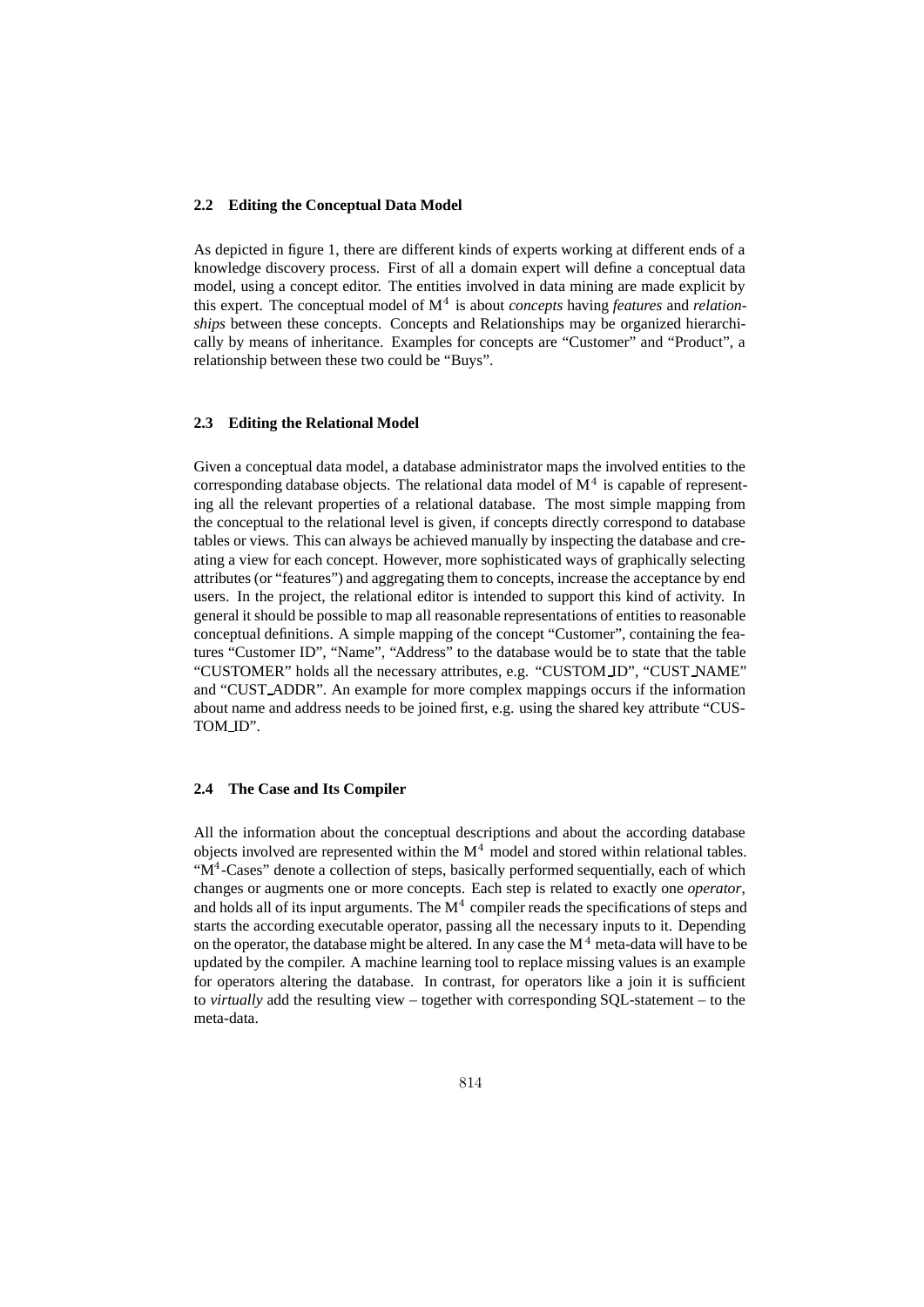The task of a case designer, ideally a data mining expert, is to find sequences of steps resulting in a representation well suited for data mining. This work is supported by a special tool, the case editor. Usually a lot of different operators will be involved in a case of preprocessing steps. A list of available operators and their overall categories, e.g. Feature Construction, Clustering or Sampling is part of the conceptual case model  $M<sup>4</sup>$ . In every step the case designer chooses an applicable operator, sets all the parameters of the operator, assigns the input concepts, input attributes and/or input relations and gives some specifics about the output. Applicability conditions are considered in two ways. On one hand, constraints of operators can be checked on the basis of meta-data. These are, for instance, the presence or absence of NULL values. On the other hand, the conditions of operators can be checked on the basis of the business data when running the case. Applicability constraints and conditions support the case designer by checking the validity of a sequence of steps while it is created.

The sequence of many steps, namely a case, transforms the original database into another representation. Each step and their ordering is formalized within  $M<sup>4</sup>$ , so the system is automatically keeping track of the performed activities. This enables the user to interactively edit and replay the case or parts of it. Further more, as soon as an efficient chain of preprocessing has been found, it can easily be exported by just submitting the conceptual meta-data.

## **3 The Case Base**

One of the project's objectives is to set up a case-base of successful cases on the internet. The shared knowledge allows all internet users to benefit from a new case. Submitting a new case of best practice is a safe advertisement for KDD specialists or service providers, since the relational data model is kept private. Only the conceptual and the case model is published. Currently, the project as developed three cases, analsis for direct mailing, for fraud detection in telecommunication, and for sales prediction.

To support users in finding the most relevant cases, their inherent structure will be exploited. An according internet interface will be set up, visualizing the conceptual metadata. It will be possible to navigate through the case-base and investigate single steps i.e., which operators were used on which kind of concepts. The internet interface is supposed to read the data directly from the  $M<sup>4</sup>$  tables in the database, avoiding redundancies.

Additionally to the data explicitly represented in  $M<sup>4</sup>$ , a business level is added. This level aims at relating the case to business goals and to give several kinds of additional descriptions, like which success criteria were important for the case. Especially the more informal descriptions should help decision makers to find a case tailored for their specific domain and problem. The additional information is stored in an XML-representation, directly connected<sup>2</sup> to the  $M^4$  entities.

It will be possible to start the search for a case at each category of the business level

<sup>&</sup>lt;sup>2</sup>In the visual form on the web these connections are hyperlinks.